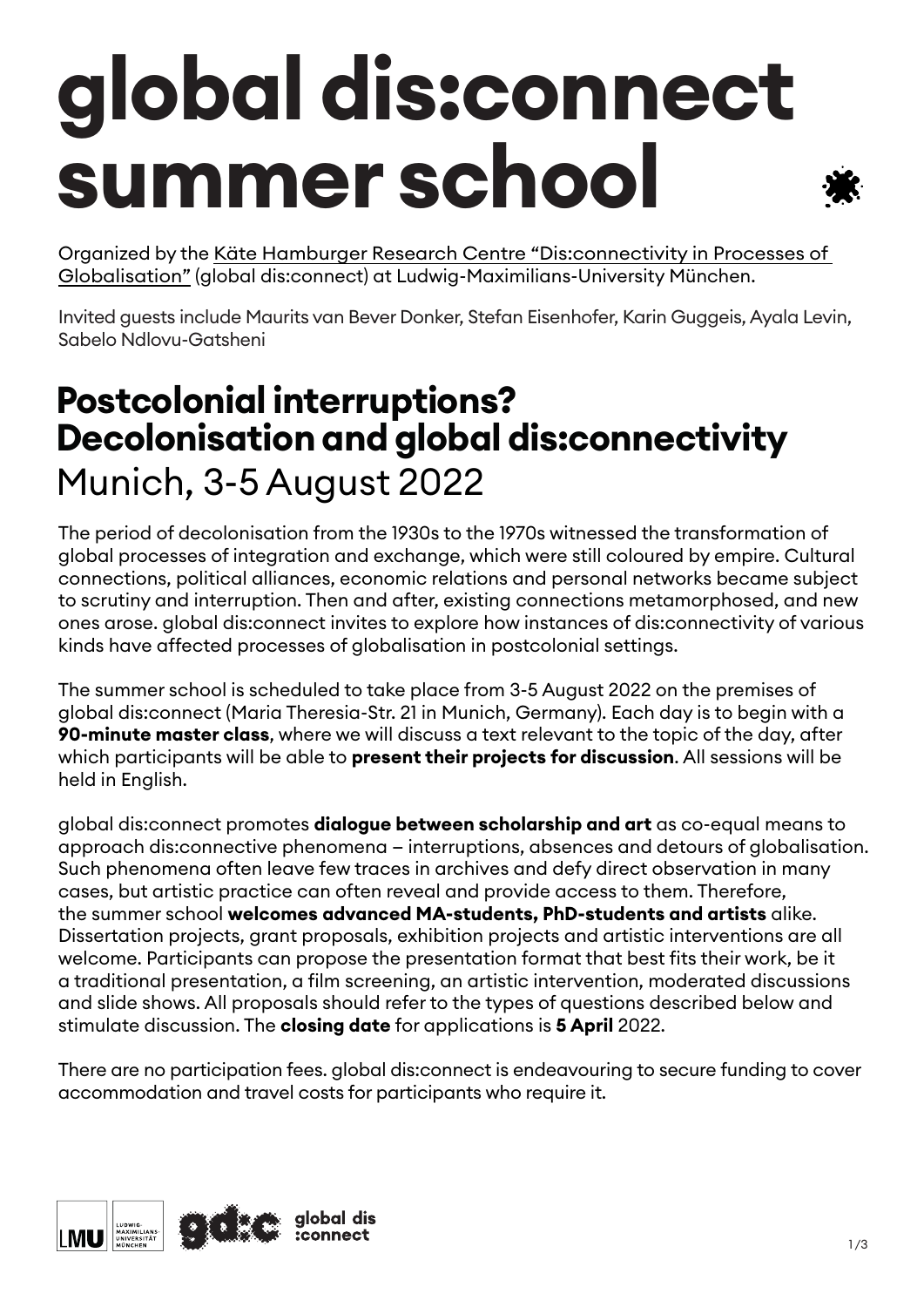# **Postcolonial interruptions?**

For centuries, colonialism framed the history of globalisation and the processes of integration it comprised. By contrast, decolonisation emphasises disintegrative tendences that do not easily fit in an overarching narrative of integration. Essentially, decolonisation refers to the legal dissociation from heteronomous rule and the advancement of political, economic and cultural sovereignty. New states were the result — entities that decoupled from a greater political unit or that contributed to its dissolution (Osterhammel/Jansen). Interruptions and disconnections of various kinds were the consequence. Nonetheless, the period from the 1930s to the 1970s was a time of intense globalisation that witnessed the erection of a multilateral world order (Osterhammel/Peterson). Simultaneously, colonial structures (have) persisted in the form of enduring legal and institutional forms and epistemological repertoires. Thus, decolonisation was less a case of disintegrating globality than of a complex reconstitution of connective and disconnective processes around the world. We will probe these unexpected, interdependent and contradictory dynamics of global dis:connectivity in a novel approach to the historical study of decolonisation. The term dis:connectivity also provides a tool to unearth aspects of globalisation in our summer school that history and the humanities have largely ignored.

### **Our programme**

Starting with the topic of Managing dis:connectivity during decolonisation on the first day, we'll consider how colonies and metropoles managed the effects of interruptions in colonialism's global integrative dynamics. How exactly did decolonisation interrupt processes of globalisation in the realms of politics (e.g. regional integration and diplomatic/ international relations) and economics (e.g. globalised production processes and supply chains, transnational investment and relations between producers and consumers)? How did they affect the global transfer of political agendas and aesthetic points of reference in, for example, the arts, culture, and civil engineering? What modes of dis:connective production in decolonisation are apparent between active disintegration, as in the case of indigenismo and rupture in Fanon's sense, the maintenance of (phantom) connections and the establishment of new relations and networks, for example in the form of socialist states, the Non-Aligned Movement, pan movements and regional organisations?

Decolonisation reorganised not only the world's laws, politics and economics, but its cognition as well. Colonial metropoles no longer dictated the official content and structure of mainstream knowledge production. With the topic Epistemology, decolonisation and dis:connectivity on the second day of the summer school, we will tackle dis:connective aspects of decolonisation in terms of historical ascriptions of meaning and epistemologies. We'll focus on the cognitive emancipation from colonialism in the colonies and metropoles alike, asking how it evolved into new social ideals, images of the world and of history, visions for the future, political programmes and artistic concepts and theories.



global dis<br>:connect